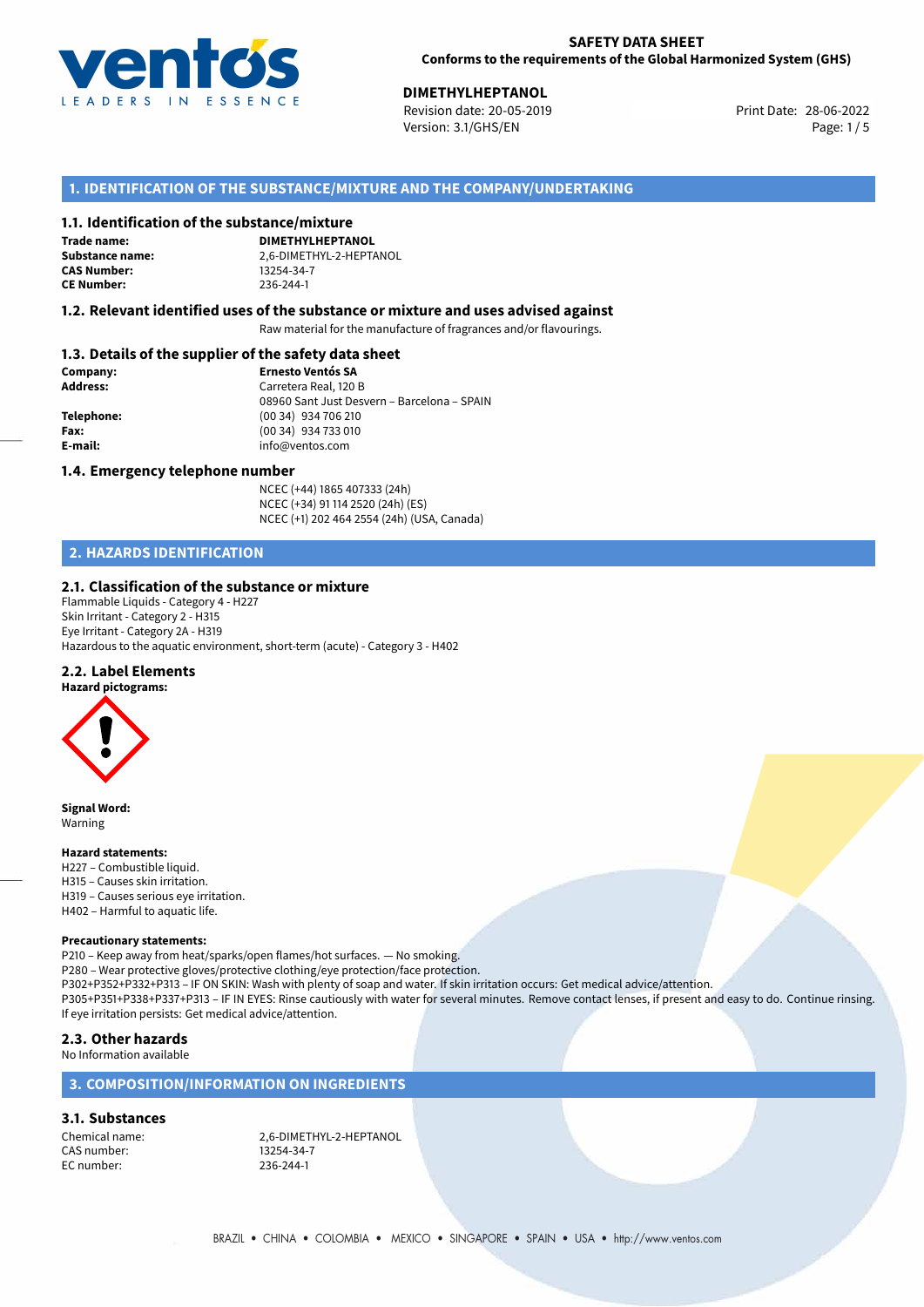

#### **SAFETY DATA SHEET Conforms to the requirements of the Global Harmonized System (GHS)**

Version: 3.1/GHS/EN Page: 2 / 5

28-06-2022 **DIMETHYLHEPTANOL** Revision date: 20-05-2019 Print Date:

#### **Hazardous constituents:**

| <b>Chemical Name</b>    | % (w/w)   | CAS No<br><b>EC No</b>  | <b>Classification according to GHS</b>                                                                                                                                                          |
|-------------------------|-----------|-------------------------|-------------------------------------------------------------------------------------------------------------------------------------------------------------------------------------------------|
| 2,6-DIMETHYL-2-HEPTANOL | $\geq$ 50 | 13254-34-7<br>236-244-1 | Flammable Liquids - Category 4 - H227<br>Skin Irritant - Category 2 - H315<br>Eye Irritant - Category 2A - H319<br>Hazardous to the aquatic environment, short-term (acute) - Category 3 - H402 |

[See the full text of the hazard statements in section 16.](#page-4-0)

### **3.2. Mixtures**

Not applicable.

#### **4. FIRST-AID MEASURES**

#### **4.1. Description of necessary first aid measures**

| Ingestion:    | Rinse mouth with water.                                                                                               |
|---------------|-----------------------------------------------------------------------------------------------------------------------|
|               | Obtain medical advice.                                                                                                |
|               | Keep at rest. Do not induce vomiting.                                                                                 |
| Eye contact:  | In case of contact with eyes, rinse immediately with plenty of water for at least 15 minutes and seek medical advice. |
| Inhalation:   | Remove person to fresh air and keep at rest.                                                                          |
|               | Seek immediate medical advice.                                                                                        |
| Skin contact: | Take off immediately all contaminated clothing.                                                                       |
|               | Thoroughly wash affected skin with soap and water.                                                                    |
|               | Seek medical attention if symptoms persist.                                                                           |

#### **4.2. Most important symptoms and effects, both acute and delayed**

No information available.

#### **4.3. Indication of any immediate medical attention and special treatment needed**

No information available.

#### **5. FIRE-FIGHTING MEASURES**

#### **5.1. Extinguishing Media**

Water spray, carbon dioxide, dry chemical powder or appropriate foam. For safety reasons do not use full water jet.

#### **5.2. Special hazards arising from the substance or mixture**

Known or Anticipated Hazardous Products of Combustion: Emits toxic fumes under fire conditions.

#### **5.3. Advice for firefighters**

High temperatures can lead to high pressures inside closed containers. Avoid inhalation of vapors that are created. Use appropriate respiratory protection. Do not allow spillage of fire to be poured into drains or watercourses. Wear self-contained breathing apparatus and protective clothing.

#### **6. ACCIDENTAL RELEASE MEASURES**

#### **6.1. Personal precautions, protective equipment and emergency procedures**

Evacuate surronding areas. Ensure adequate ventilation. Keep unnecessary and unprotected personnel from entering. Do not breathe vapor/spray. Avoid contact with skin and eyes. Information regarding personal protective measures: see section 8.

#### **6.2. Environmental precautions**

To avoid possible contamination of the environment, do not discharge into any drains, surface waters or groundwaters.

#### **6.3. Methods and materials for containment and cleaning up**

Cover with an inert, inorganic, non-combustible absorbent material (e.g. dry-lime, sand, soda ash). Place in covered containers using non-sparking tools and transport outdoors. Avoid open flames or sources of ignition (e.g. pilot lights on gas hot water heater). Ventilate area and wash spill site after material pickup is complete.

#### **6.4. Reference to other sections**

Information regarding exposure controls, personal protection and disposal considerations can be found in sections 8 and 13.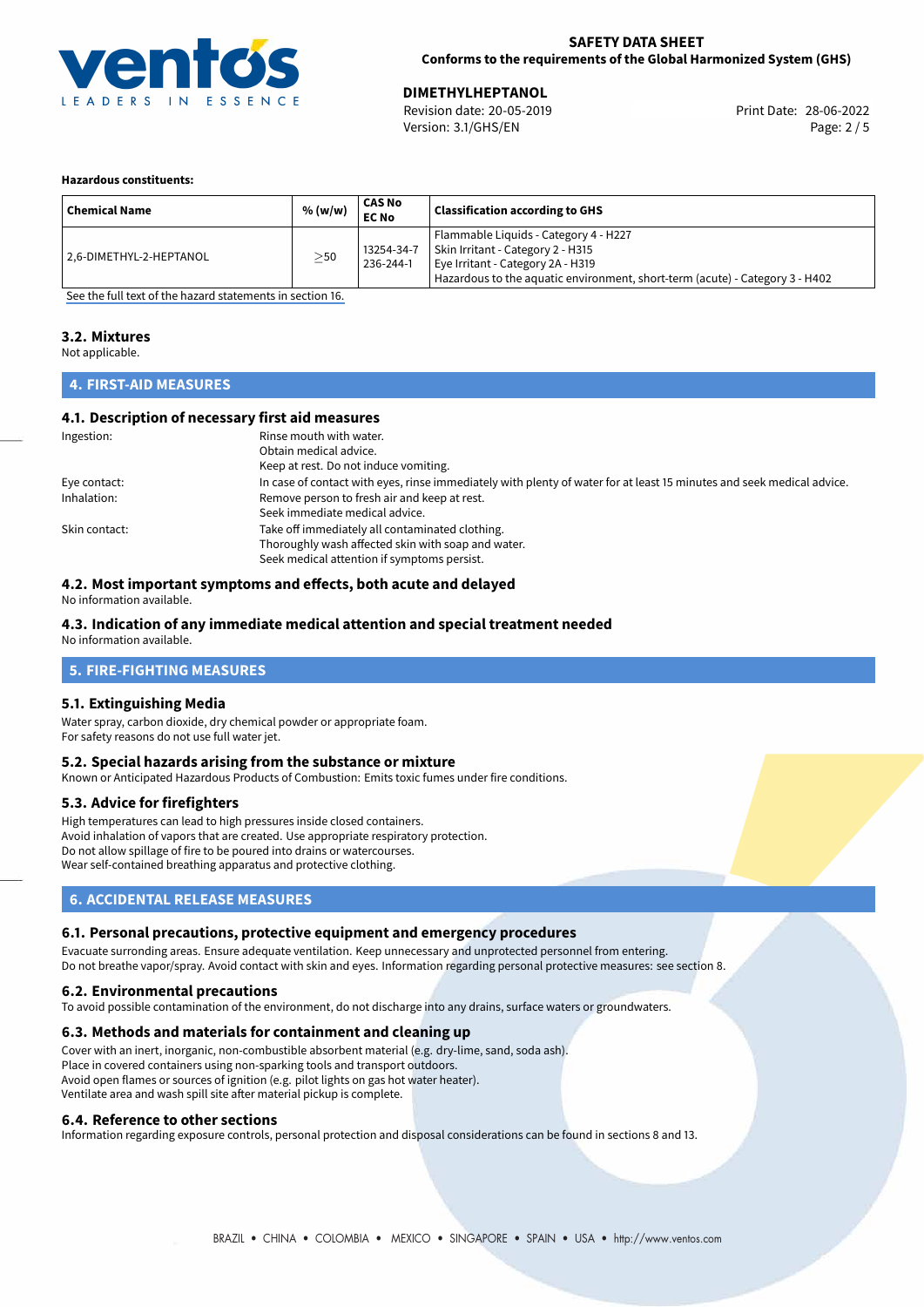

28-06-2022 **DIMETHYLHEPTANOL** Revision date: 20-05-2019 Print Date: Version: 3.1/GHS/EN Page: 3 / 5

#### **7. HANDLING AND STORAGE**

#### **7.1. Precautions for safe handling**

Do not store or handle this material near food or drinking water. Do not smoke. Avoid contact with the eyes, skin and clothing. Wear protective clothing and use glasses. Observe the rules of safety and hygiene at work. Keep in the original container or an alternative made from a compatible material.

# **7.2. Conditions for safe storage, including any incompatibilities**

Store in tightly closed and preferably full containers in a cool, dry and ventilated area, protected from light. Keep away from sources of ignition (e.g. hot surfaces, sparks, flame and static discharges). Keep away from incompatible materials (see section 10).

#### **7.3. Specific end use(s)**

No information available.

#### **8. EXPOSURE CONTROLS AND PERSONAL PROTECTION**

### **8.1. Control parameters**

Components with occupational exposure limits: None known.

#### **8.2. Exposure controls**

Measures should be taken to prevent materials from being splashed into the body. Provide adequate ventilation, according to the conditions of use. Use a mechanical exhaust if required.

#### **8.3. Individual protection measures, such as personal protective equipment**

| Eye/Face protection:             | Chemical safety goggles are recommended. Wash contaminated goggles before reuse.                                                            |
|----------------------------------|---------------------------------------------------------------------------------------------------------------------------------------------|
| Hand Protection:                 | Chemical-resistant gloves are recommended. Wash contaminated gloves before reuse.                                                           |
| Body protection:                 | Personal protective equipment for the body should be selected based on the task being performed and the risks<br>involved.                  |
| Respiratory Protection:          | In case of insufficient ventilation, use suitable respiratory equipment.                                                                    |
| Environmental exposure controls: | Emissions from ventilation or process equipment should be checked to ensure they comply with environmental<br>protection legislation.       |
|                                  | In some cases, filters or engineering modifications to the process equipment will be necessary to reduce emissions to<br>acceptable levels. |
|                                  |                                                                                                                                             |

#### **9. PHYSICAL AND CHEMICAL PROPERTIES**

#### **9.1. Information on basic physical and chemical properties**

| Appearance:                            | Liquid                            |
|----------------------------------------|-----------------------------------|
| Colour:                                | Conforms to standard              |
| Odour:                                 | Conforms to standard              |
| Odour theshold:                        | Not determined                    |
| pH:                                    | Not determined                    |
| Melting point/freezing point:          | $<$ - 70 $\mathrm{^{\circ}C}$     |
| Boling point/boiling range:            | 179 - 182 (1013 mbar)             |
| Flash point:                           | $63^{\circ}$ C                    |
| Evaporation rate:                      | Not determined                    |
| Flammability:                          | Not determined                    |
| Lower flammability/Explosive limit:    | Not determined                    |
| Upper flammability/Explosive limit:    | Not determined                    |
| Vapour pressure:                       | 7 mbar (50 $\degree$ C)           |
| Vapour Density:                        | Not determined                    |
| Density:                               | $0,808 - 0,818$ g/mL (20°C)       |
| Relative density:                      | $0,808 - 0,818$ (20°C)            |
| Water solubility:                      | SOLUBLE IN WATER: 0,95 g/l (25°C) |
| Solubility in other solvents:          | <b>SOLUBLE IN ETHANOL</b>         |
| Partition coefficient n-octanol/water: | Not determined                    |
| Auto-ignition temperature:             | Not determined                    |
| Decomposition temperature:             | Not determined                    |
| Viscosity, dynamic:                    | Not determined                    |
| Viscosity, kinematic:                  | Not determined                    |
| Explosive properties:                  | Not determined                    |
| Oxidising properties:                  | Not determined                    |
|                                        |                                   |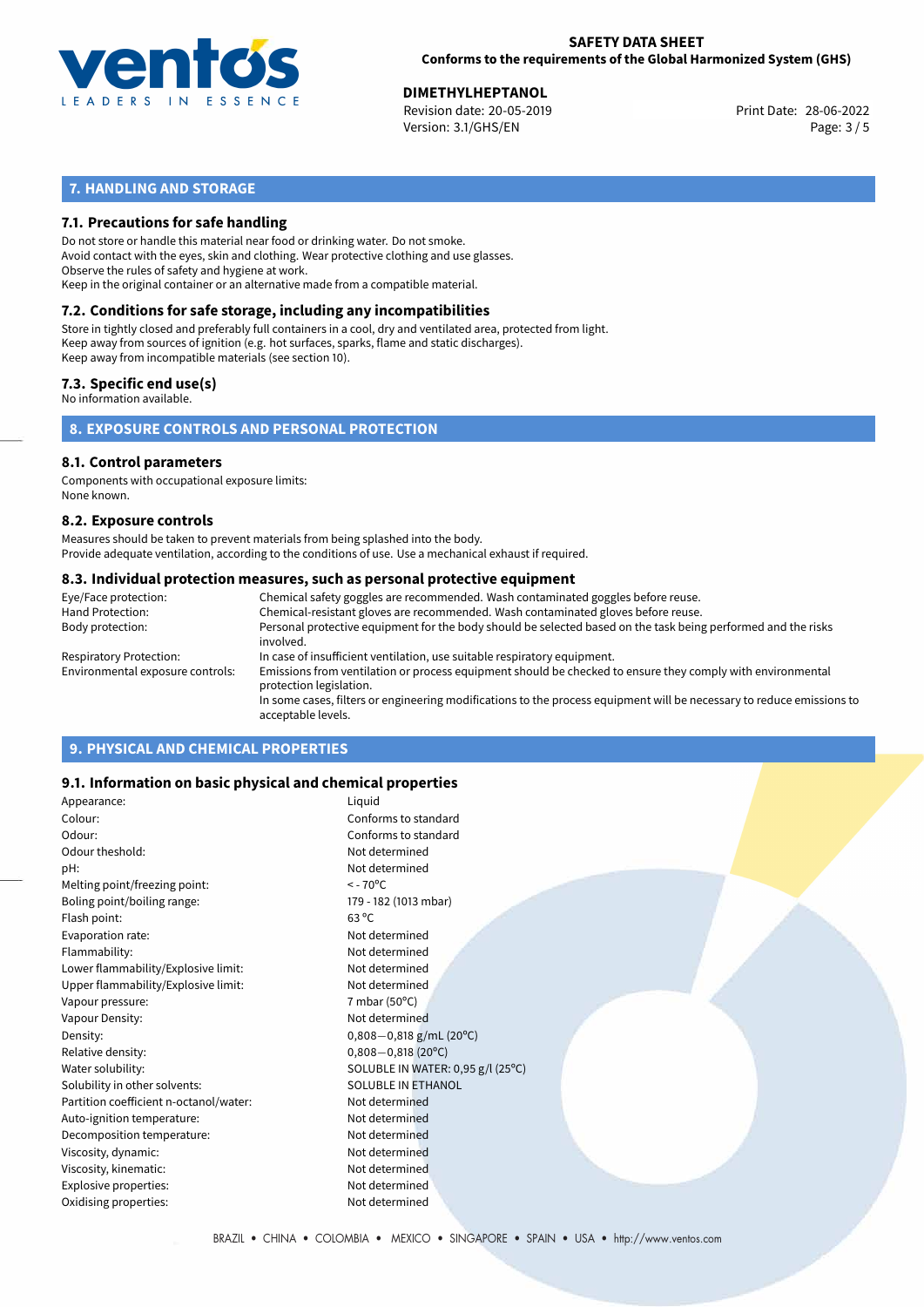

28-06-2022 **DIMETHYLHEPTANOL** Revision date: 20-05-2019 Print Date: Version: 3.1/GHS/EN Page: 4 / 5

### **10. STABILITY AND REACTIVITY**

#### **10.1. Reactivity**

No hazardous reactions if stored and handled as prescribed/indicated.

#### **10.2. Chemical stability**

The product is stable if stored and handled as prescribed/indicated.

#### **10.3. Possibility of hazardous reactions**

No hazardous reactions if stored and handled as prescribed/indicated.

#### **10.4. Conditions to Avoid**

Conditions to Avoid: Excessive heat, flame or other ignition sources.

#### **10.5. Incompatible materials**

Avoid contact with strong acids and bases and oxidizing agents.

#### **10.6. Hazardous decomposition products**

During combustion may form carbon monoxide and unidentified organic compounds.

#### **11. TOXICOLOGICAL INFORMATION**

| Based on the data available, the criteria for classification are not met. |
|---------------------------------------------------------------------------|
| Causes skin irritation.                                                   |
| Causes serious eye irritation.                                            |
| Based on the data available, the criteria for classification are not met. |
| Based on the data available, the criteria for classification are not met. |
| Based on the data available, the criteria for classification are not met. |
| Based on the data available, the criteria for classification are not met. |
| Based on the data available, the criteria for classification are not met. |
| Based on the data available, the criteria for classification are not met. |
| Based on the data available, the criteria for classification are not met. |
|                                                                           |

#### **12. ECOLOGICAL INFORMATION**

#### **12.1. Toxicity**

**Assessment:** Harmful to aquatic life. **Experimental/calculated data:** No information available.

**12.2. Degradability** Biodegradation : > 75%. (OECD 301 F).

#### **12.3. Bioaccumulative potential** No information available.

#### **12.4. Soil mobility** No information available.

#### **12.5. Other adverse effects**

See also sections 6, 7, 13 and 15 Do not allow to get into waste water or waterways.

#### **13. DISPOSAL CONSIDERATIONS**

#### **13.1. Waste treatment methods**

Dispose of in accordance with national and local environmental regulations.